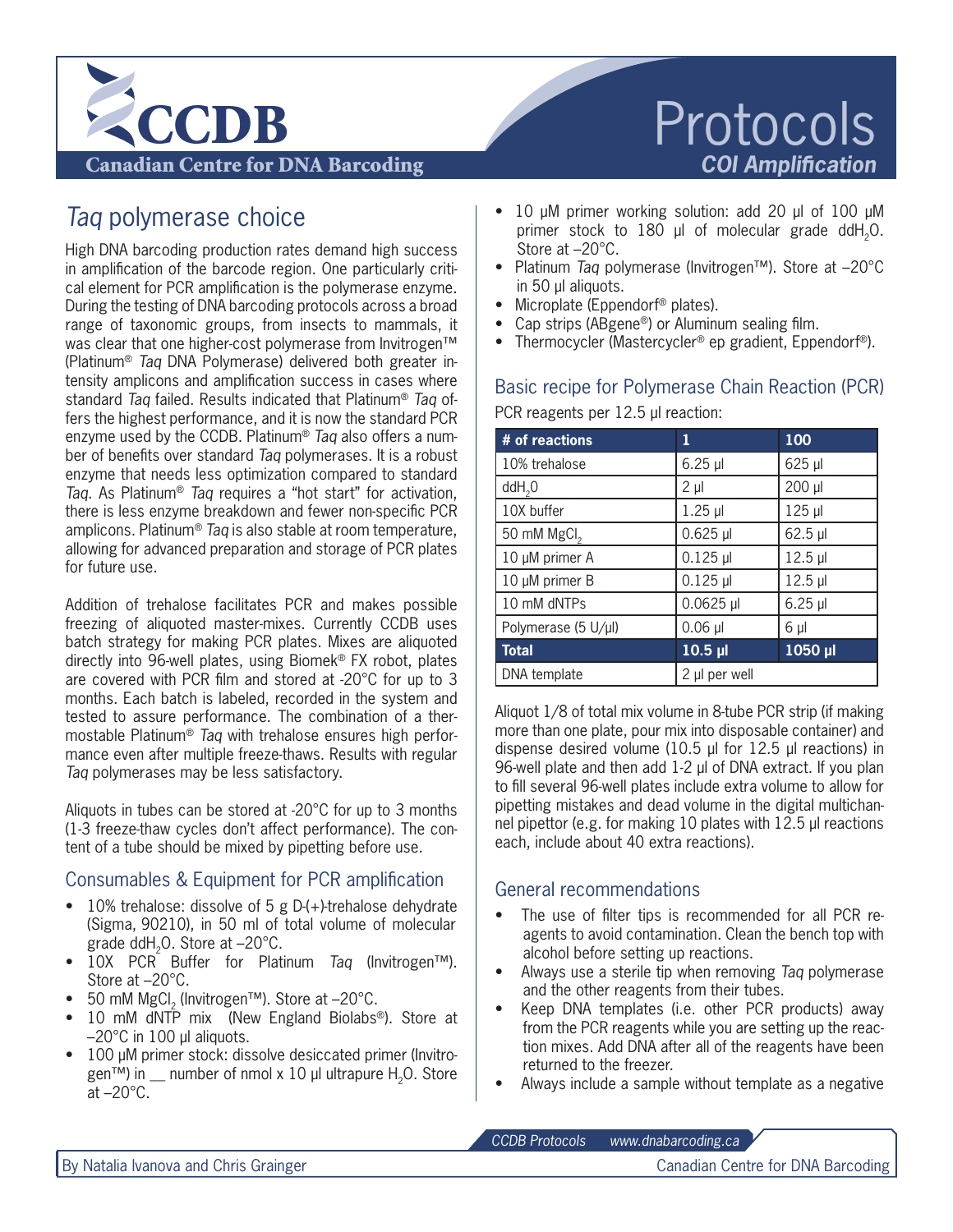control to check for contamination of the reagents. Include a positive control (a DNA sample that has amplified in the past) as well to test the effectiveness of the PCR reagents.

#### Tips for primer design

- Primers should be between 20-30 nt in length.
- Avoid complementarity within and between primers.
- The GC content should be approximately 50%.
- Avoid mono- or dinucleotide repetition within primers.
- The primer should end on a G or a C.
- Primers should end on the second (or first if necessary) position of a codon.
- The melting temperatures of primer pairs should be within 5°C of one another
- To design COI primers for a particular taxonomic group, try aligning as many COI genes from closely related taxa as possible (try surfing GenBank) for the desired species group. Design primers that are situated in regions that are conserved across all taxa.
- Primers could be tailed with M13 tails. However, some tailed versions can form strong primer dimers, reducing PCR efficiency (e.g. LepF1\_t1\_and LepR1\_t1 used in a mammal cocktail, do not work well as stand alone primers).

### PCR thermocycle program

Typical conditions for COI amplification include the initial denaturation at 94°C for 1 min, five cycles of 94°C for 30 sec, annealing at 45-50°C for 40 sec, and extension at 72°C for 1 min, followed by 30-35 cycles of 94°C for 30 sec, 51-54°C for 40 sec, and 72°C for 1 min, with a final extension at 72°C for 10 min, followed by indefinite hold at 4°C. Please, refer to original publications listed under primer references for more details on PCR conditions.

## PCR product check

### Invitrogen E-gel® 96 system and software

We now employ pre-cast agarose gels from Invitrogen™. This system is bufferless, so exposure to Ethidium Bromide is minimized. However, gloves should be worn when handling and loading the gel.

### Loading and running E-gel® 96 gels

The recommended program for 2% Agarose E-gel® 96 gel is EG and the run time is 6-12 min. Plug the Mother E-Base™ into an electrical outlet. Press and release the pwr/prg (power/program) button on the base to select program EG.

- Remove gel from the package and remove plastic comb from the gel.
- Slide gel into the two electrode connections on the Mother or Daughter E-Base™.
- Load 16 μl of ddH20 into wells with 8- or 12-multichannel pipettor.
- Load appropriate DNA markers in the marker wells.
- Load 4 μl of sample.
- To begin electrophoresis, press and release the pwr/prg button on the E-Base™. The red light changes to green.
- At the end of run (signaled with a flashing red light and rapid beeping), press and release the pwr/prg button to stop the beeping.
- Remove gel cassette from the base and capture a digital image of a gel on UV transilluminator equipped with digital camera.
- Analyze the image and align or arrange lanes in the image using the E-editor™ 2.0 software available at: http://www.invitrogen.com/egels/
- Incorporate E-gel image into lab spreadsheet for estimation of concentration and hit picking.

### Typical E-gel image of COI amplification

Mammalian DNA was extracted with Glass Fiber method (refer to DNA extraction section) and amplified with Platinum *Taq* polymerase using M13-tailed Mammal cocktail (master mix contained 5% trehalose)



White bands indicate product; Square slots are the loading wells; A12, B12 – negative controls

### PCR product clean-up

Currently we don't clean-up PCR products and proceed directly to sequencing.

*CCDB Protocols www.dnabarcoding.ca*